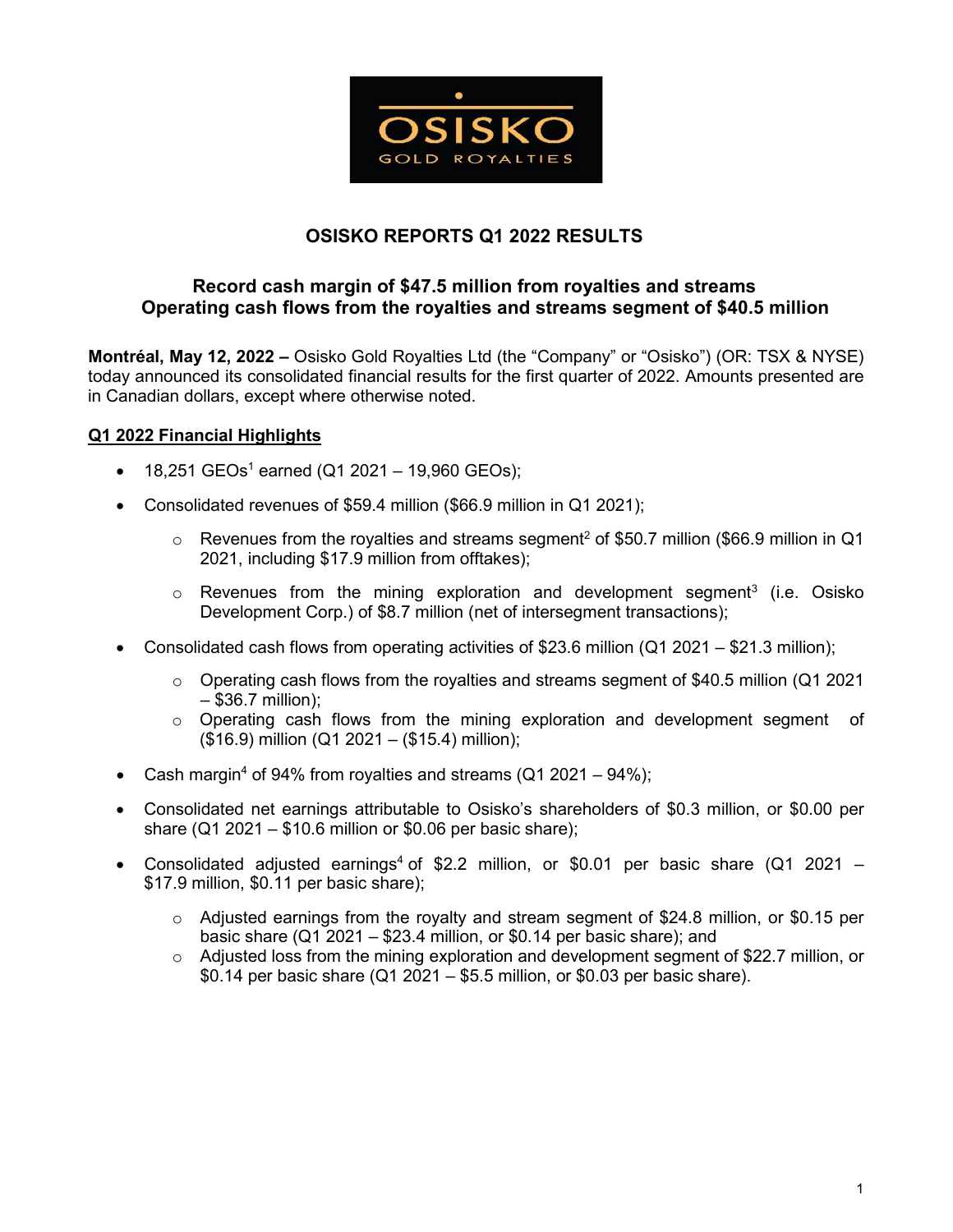Sandeep Singh, President and CEO of Osisko commented: "We achieved record cash margins in the first quarter highlighting the strength of our high-quality asset base coupled with a surge in the gold price. As previously mentioned, GEO deliveries are expected to increase over the course of the year as seasonality impacts dissipate and ramp-ups progress at various assets. We are also excited to announce that stream repayments have been reactivated from the Renard mine, including from a diamond sale in May, and we have received repayment in full of amounts owing on the working capital facility.

Given the current inflationary market dynamics, both globally and specific to the mining sector, we feel Osisko offers a compelling value and growth investment, which is not subject to many of the same inflationary risks."

### **Financial Highlights by Operating Segment**

(in thousands of dollars, except per share amounts)

As a result of its 70% ownership in Osisko Development Corp. ("Osisko Development"), the assets, liabilities, results of operations and cash flows of the Company consolidate the activities of Osisko Development and its subsidiaries. The table below provides some financial highlights per operating segment. More information per operating segment can be found in the consolidated financial statements and management's discussion and analysis for the three months ended March 31, 2022.

|                                                   | For the three months ended March 31, |           |                         |           |                  |           |
|---------------------------------------------------|--------------------------------------|-----------|-------------------------|-----------|------------------|-----------|
|                                                   | Osisko Gold Royalties (i)            |           | Osisko Development (ii) |           | Consolidated (v) |           |
|                                                   | 2022                                 | 2021      | 2022                    | 2021      | 2022             | 2021      |
|                                                   |                                      |           |                         |           |                  |           |
| Cash (March 31, 2022 and Dec. 31, 2021)           | 392,648                              | 82,291    | 56,802                  | 33,407    | 449,450          | 115,698   |
| Revenues                                          | 50,689                               | 66,923    | 9,167                   |           | 50,689           | 66,923    |
| Cash margin (iii)                                 | 47,508                               | 46,526    |                         |           | 47,508           | 46,526    |
| Gross profit                                      | 36,210                               | 34,599    |                         |           | 36,210           | 34,599    |
| Operating expenses                                |                                      |           |                         |           |                  |           |
| (G&A, bus. dev and exploration)                   | (6, 257)                             | (6,029)   | (7,928)                 | (5,201)   | (14, 185)        | (11, 230) |
| Mining operating expenses                         |                                      |           | (15, 246)               |           |                  |           |
| Net earnings (loss)                               | 16,804                               | 13,464    | (22, 333)               | (3,701)   | (5, 529)         | 9,763     |
| Net earnings (loss) attributable to Osisko's      |                                      |           |                         |           |                  |           |
| shareholders                                      | 16,804                               | 13,464    | (16, 478)               | (2,907)   | 326              | 10,557    |
| Net earnings (loss) per share attributable to     |                                      |           |                         |           |                  |           |
| Osisko's shareholders                             | 0.10                                 | 0.08      | (0.10)                  | (0.02)    | 0.00             | 0.06      |
| Adjusted net earnings (loss) (iv)                 | 24,843                               | 23,439    | (22, 670)               | (5,042)   | 2,173            | 18,397    |
| Adjusted net earnings (loss) per basic share (iv) | 0.15                                 | 0.14      | (0.14)                  | (0.03)    | 0.01             | 0.11      |
| Cash flows from operating activities              |                                      |           |                         |           |                  |           |
| Before working capital items                      | 39,892                               | 39,540    | (17, 269)               | 2,422     | 22,623           | 36,252    |
| Working capital items                             | 615                                  | (2,802)   | 372                     | (12, 126) | 987              | (14,928)  |
| After working capital items                       | 40,507                               | 36,738    | (16, 897)               | (9,704)   | 23,610           | 21,324    |
| Cash flows from investing activities              | (15, 586)                            | (13, 781) | 3,314                   | (21,708)  | (12, 272)        | (29, 779) |
| Cash flows from financing activities              | 285,528                              | (7, 511)  | 37,137                  | 35,613    | 322,665          | 28,102    |

(i) Osisko Gold Royalties Ltd and its subsidiaries, excluding Osisko Development Corp. and its subsidiaries. Represents the royalty, stream and other interests segment.

(ii) Osisko Development Corp. and its subsidiaries. Represents the exploration, evaluation and development of mining projects segment.

(iii) Cash margin is a non-IFRS financial performance measure for the royalties and streams segment which has no standard definition under IFRS. It is calculated by deducting the cost of sales (excluding depletion) from the. Please refer to the *Non-IFRS Financial Performance Measures* section of the MD&A for the three months ended March 31, 2022.

(iv) Adjusted earnings (loss) and adjusted earnings (loss) per basic share are non-IFRS financial performance measures which have no standard definition under IFRS. Refer to the non-IFRS measures provided under the *Non-IFRS Financial Performance Measures* section of the Company's MD&A for the three months ended March 31, 2022.

(v) Consolidated results are net of the intersegment transactions. Refer to the Segment Disclosure section of the Company's MD&A for the three months ended March 31, 2022.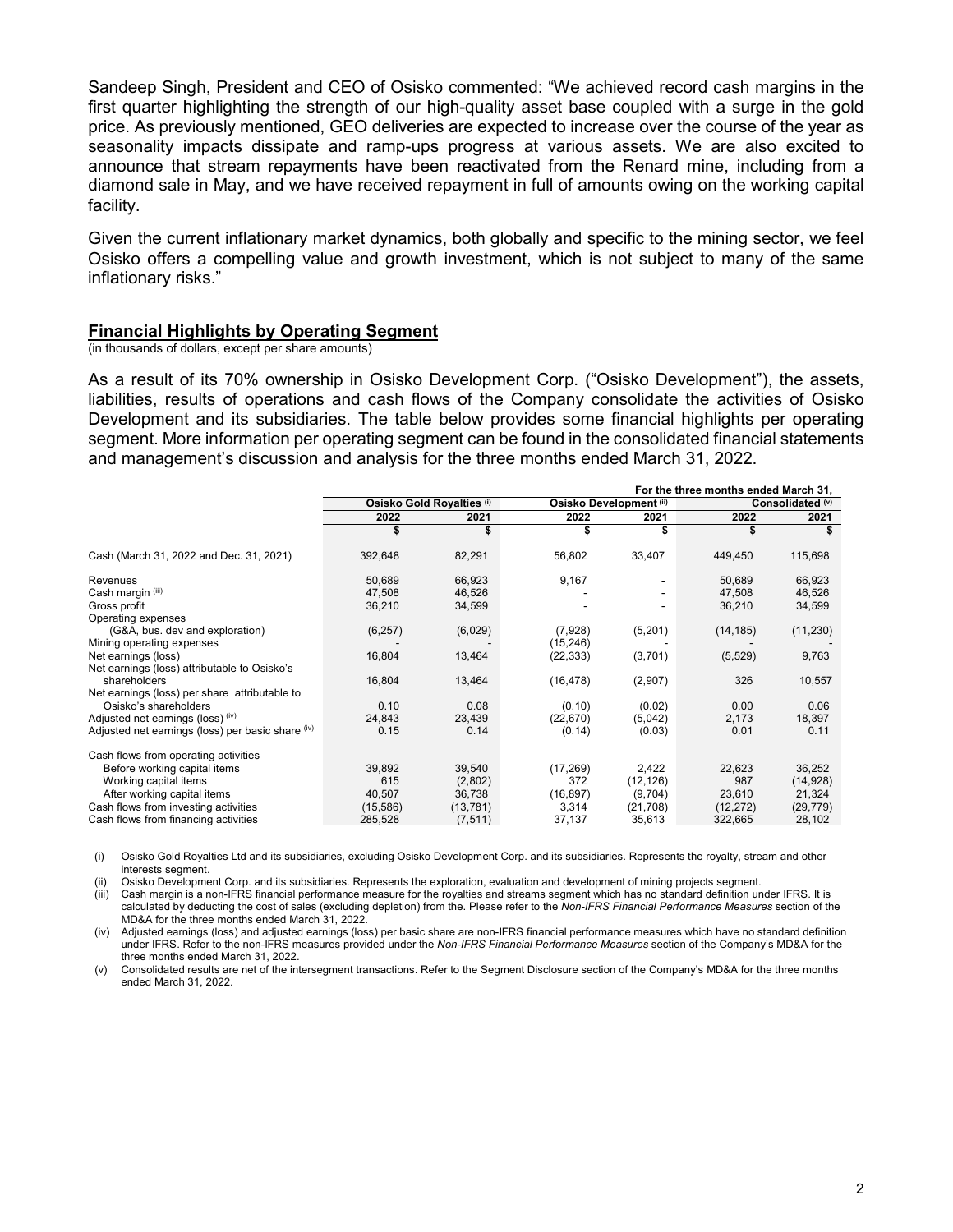# **Other Highlights**

- Bought deal public offering of 18,600,000 common shares at a price of US\$13.45 per common share for total gross proceeds of US\$250.2 million;
- As a result of Stornoway Diamonds Canada Inc.'s ("Stornoway") improved financial position, the Renard stream was reactivated at the end of April. Stornoway's cost reductions, coupled with strengthening diamond prices resulted in positive cash generation at Renard over 2021;
- In January 2022, Osisko Development entered into definitive agreements to acquire 100% of Tintic Consolidated Metals LLC ("Tintic"). Osisko Bermuda Limited ("Osisko Bermuda") entered into a non-binding metals stream term sheet with a wholly-owned subsidiary of Osisko Development, which included an upfront deposit of between US\$20 million and US\$40 million. In the event that the full US\$40 million upfront deposit is utilized, Osisko Development will deliver to Osisko Bermuda 5% of all metals produced from the Tintic property until 53,400 ounces of refined gold have been delivered and 4.0% thereafter;
- Osisko Development closed private placements during the quarter for aggregate gross proceeds of approximately \$251 million. To date, the company has received gross proceeds of \$42.4 million. The remainder of the funds are held in escrow and will be released upon certain conditions, including completion of the listing on the common shares on the New York Stock Exchange and closing of the Tintic acquisition;
- Repayment in full of the outstanding revolving credit facility in April 2022 for \$112.5 million;
- Publication in April of the inaugural Asset Handbook and the second edition of the environmental, social and governance ("ESG") report, *Growing Responsibly*; and
- Declared a quarterly dividend of \$0.055 per common share payable on July 15, 2022 to shareholders of record as of the close of business on June 30, 2022.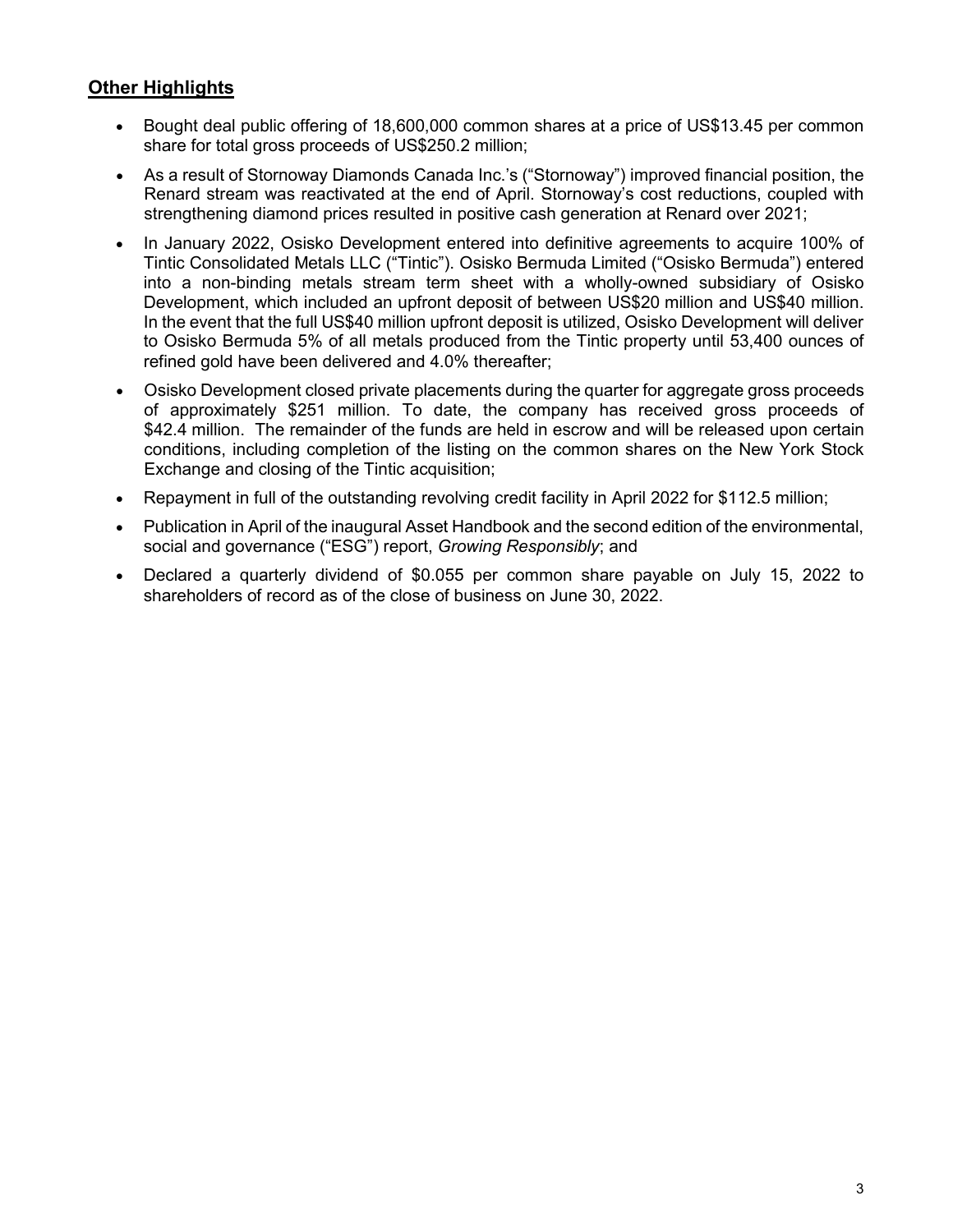## **Q1 2022 Results Conference Call Details**

| Conference Call:                                          | Thursday, May 12, 2022 at 8:00 am EDT                                                                                  |
|-----------------------------------------------------------|------------------------------------------------------------------------------------------------------------------------|
| Dial-in Numbers:                                          | North American Toll-Free: 1 (888) 440-2180<br>Local and International: 1 (438) 803-0536<br><b>Access code: 1981388</b> |
| Replay (available until May 27, 2022<br>at 11:59 pm EDT): | North American Toll-Free: 1 (800) 770-2030<br>Local and International: 1 (647) 362-9199<br><b>Access code: 1981388</b> |
|                                                           | Replay also available on our website at www.osiskogr.com                                                               |

## **Qualified Person**

The scientific and technical content of this news release has been reviewed and approved by Guy Desharnais, Ph.D., P.Geo., Vice President, Project Evaluation at Osisko Gold Royalties Ltd, who is a "qualified person" as defined by National Instrument 43-101 – Standards of Disclosure for Mineral Projects ("NI 43-101").

## **About Osisko Gold Royalties Ltd**

Osisko Gold Royalties Ltd is an intermediate precious metal royalty company which holds a North American focused portfolio of over 165 royalties, streams and precious metal offtakes. Osisko's portfolio is anchored by its cornerstone asset, a 5% net smelter return royalty on the Canadian Malartic mine, which is the largest gold mine in Canada.

Osisko's head office is located at 1100 Avenue des Canadiens-de-Montréal, Suite 300, Montréal, Québec, H3B 2S2.

## **For further information, please contact Osisko Gold Royalties Ltd:**

Heather Taylor Vice President, Investor Relations Tel. (514) 940-0670 x105 [htaylor@osiskogr.com](mailto:ssingh@osiskogr.com)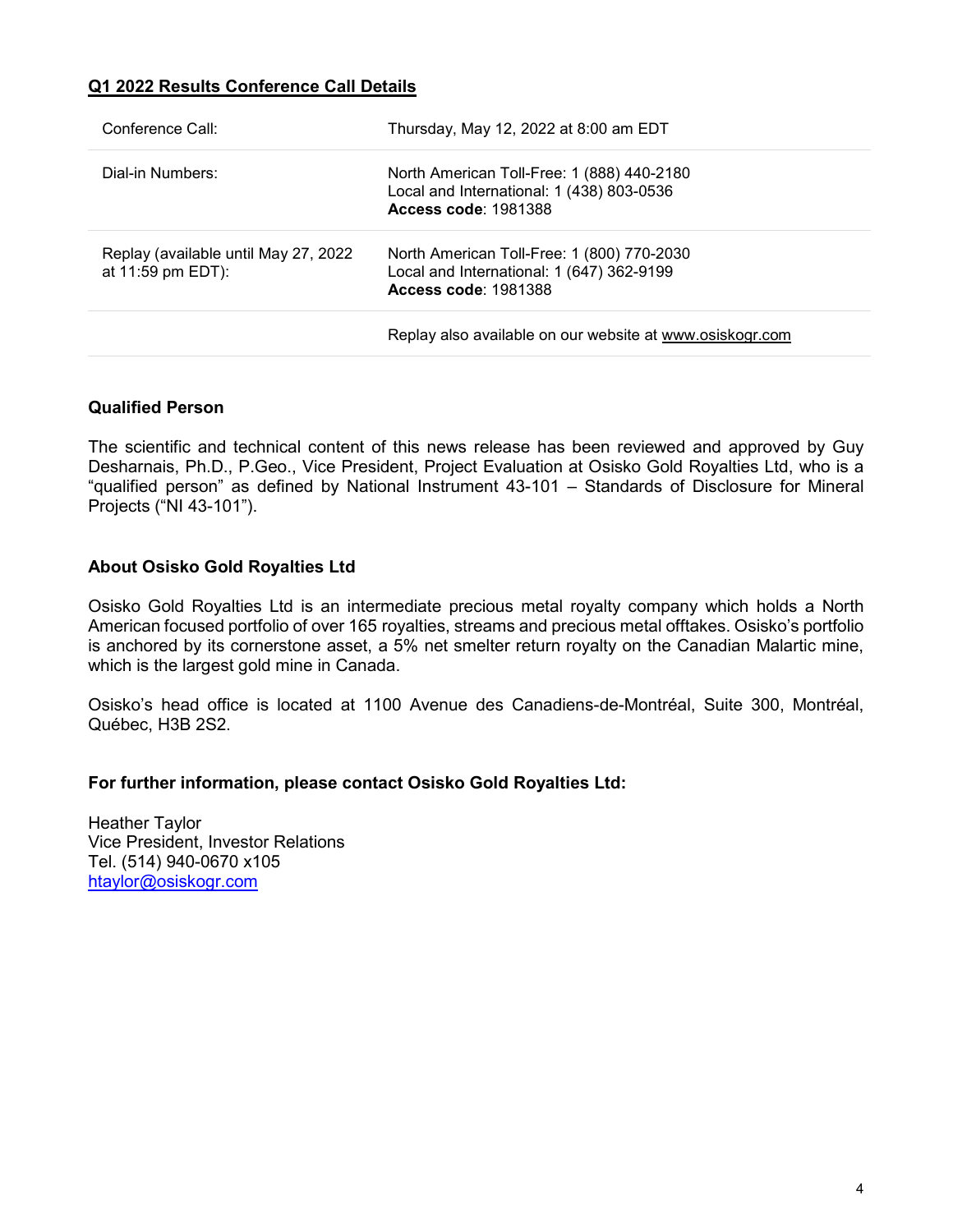#### **Notes:**

### (1) Gold Equivalent Ounces

GEOs are calculated on a quarterly basis and include royalties, streams and offtakes. Silver earned from royalty and stream agreements are converted to gold equivalent ounces by multiplying the silver ounces earned by the average silver price for the period and dividing by the average gold price for the period. Diamonds, other metals and cash royalties are converted into gold equivalent ounces by dividing the associated revenue earned by the average gold price for the period. Offtake agreements are converted using the financial settlement equivalent divided by the average gold price for the period.

#### Average Metal Prices and Exchange Rate

|                                               |                    | Three months ended<br>March 31, |
|-----------------------------------------------|--------------------|---------------------------------|
|                                               | 2022               | 2021                            |
| Gold <sup>(i)</sup><br>Silver <sup>(ii)</sup> | \$1,877<br>\$24.01 | \$1,794<br>\$26.26              |
| Exchange rate (US\$/Can\$) <sup>(iii)</sup>   | 1.2662             | 1.2626                          |

(i) The London Bullion Market Association's pm price in U.S. dollars.

(ii) The London Bullion Market Association's price in U.S. dollars.<br>(iii) Bank of Canada daily rate

Bank of Canada daily rate.

- (2) The royalties and streams segment refers to the royalty, stream and other interests segment, which corresponds to the activities of Osisko Gold Royalties Ltd and its subsidiaries, excluding Osisko Development Corp. and its subsidiaries.
- (3) The mining exploration and development segment refers to the mining exploration, evaluation and development segment, which corresponds to the activities of Osisko Development Corp. and its subsidiaries.

#### (4) Non-IFRS Measures

The Company has included certain performance measures in this press release that do not have any standardized meaning prescribed by International Financial Reporting Standards (IFRS) including (i) cash margin (in dollars and in percentage) for the royalties and streams segment, (ii) adjusted earnings (loss) and (iii) adjusted earnings (loss) per share. The presentation of these non-IFRS measures is intended to provide additional information and should not be considered in isolation or as a substitute for measures of performance prepared in accordance with IFRS. These measures are not necessarily indicative of operating profit or cash flow from operations as determined under IFRS. As Osisko's operations are primarily focused on precious metals, the Company presents cash margins and adjusted earnings as it believes that certain investors use this information, together with measures determined in accordance with IFRS, to evaluate the Company's performance in comparison to other companies in the precious metals mining industry who present results on a similar basis. However, other companies may calculate these non-IFRS measures differently.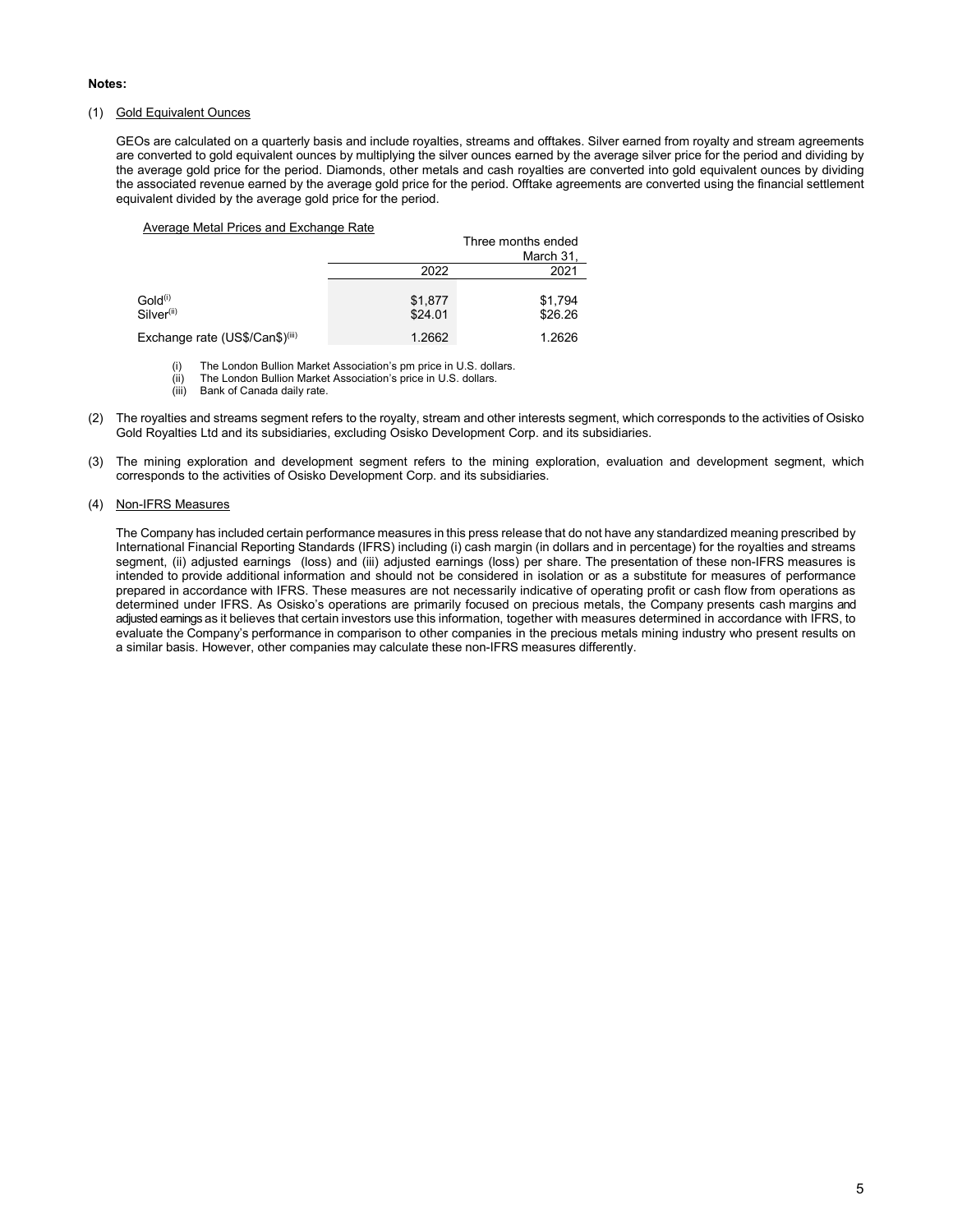### *Cash Margin (in dollars and in percentage of revenues)*

Cash margin (in dollars) represents revenues from the royalties and streams segment less cost of sales (excluding depletion). Cash margin (in percentage of revenues) represents the cash margin (in dollars) divided by revenues from the royalties and streams segment.

|                                                                                                                                                                             | Three months ended<br>March 31, |                   |
|-----------------------------------------------------------------------------------------------------------------------------------------------------------------------------|---------------------------------|-------------------|
|                                                                                                                                                                             | 2022                            | 2021              |
|                                                                                                                                                                             | \$                              | \$                |
| Royalty and stream interests                                                                                                                                                |                                 |                   |
| <b>Total Revenues</b>                                                                                                                                                       | 59,398                          | 66,923            |
| Less: Revenues from mining activities (Osisko Development)                                                                                                                  | (8,709)                         |                   |
| Less: Revenues from offtake interests                                                                                                                                       |                                 | (17, 926)         |
| Revenues from royalty and stream interests                                                                                                                                  | 50,689                          | 48,977            |
| <b>Total Cost of sales</b>                                                                                                                                                  | (11, 162)                       | (20, 397)         |
| Less: Cost of sales from mining activities (Osisko Development)                                                                                                             | (7,981)                         |                   |
| Less: Cost of sales from offtake interests                                                                                                                                  |                                 | 17,239            |
| Cost of sales of royalty and stream interests                                                                                                                               | (3, 181)                        | (3, 158)          |
| Revenues from royalty and stream interests                                                                                                                                  | 50,689                          | 48,977            |
| Less: Cost of sales of royalty and stream interests                                                                                                                         | (3, 181)                        | (3, 158)          |
| Cash margin (in dollars) - royalty and stream interests                                                                                                                     | 47,508                          | 45,819            |
| Cash margin (in percentage of revenues) - royalty and stream interests                                                                                                      | 94%                             | 94%               |
| Royalty and stream interests (excluding the Renard diamond stream)                                                                                                          |                                 |                   |
| Revenues from royalty and stream interests                                                                                                                                  | 50,689                          | 48,977            |
| Less: Revenues from the Renard diamond stream                                                                                                                               | (7, 190)                        | (3,995)           |
| Revenues from royalty and stream interests, excluding the Renard diamond stream                                                                                             | 43,499                          | 44,982            |
| Cost of sales from royalty and stream interests                                                                                                                             | (3, 181)                        | (3, 158)          |
| Less: Cost of sales from the Renard diamond stream                                                                                                                          | 2,023                           | 1,718             |
| Cost of sales of royalty and stream interests, excluding the Renard diamond stream                                                                                          | (1, 158)                        | (1,440)           |
|                                                                                                                                                                             |                                 |                   |
| Revenues from royalty and stream interests, excluding the Renard diamond stream<br>Less: Cost of sales of royalty and stream interests, excluding the Renard diamond stream | 43,499<br>(1, 158)              | 44,982<br>(1,440) |
| Cash margin (in dollars)                                                                                                                                                    | 42,341                          | 43,542            |
| Cash margin (in percentage of revenues)                                                                                                                                     | 97%                             | 97%               |
| <b>Offtake interests</b>                                                                                                                                                    |                                 |                   |
| Revenues from offtake interests                                                                                                                                             |                                 | 17,926            |
| Less: Cost of sales of offtake interests                                                                                                                                    |                                 | (17, 239)         |
| Cash margin (in dollars)                                                                                                                                                    | $\overline{a}$                  | 687               |
| Cash margin (in percentage of revenues)                                                                                                                                     | $\blacksquare$                  | 4%                |
|                                                                                                                                                                             |                                 |                   |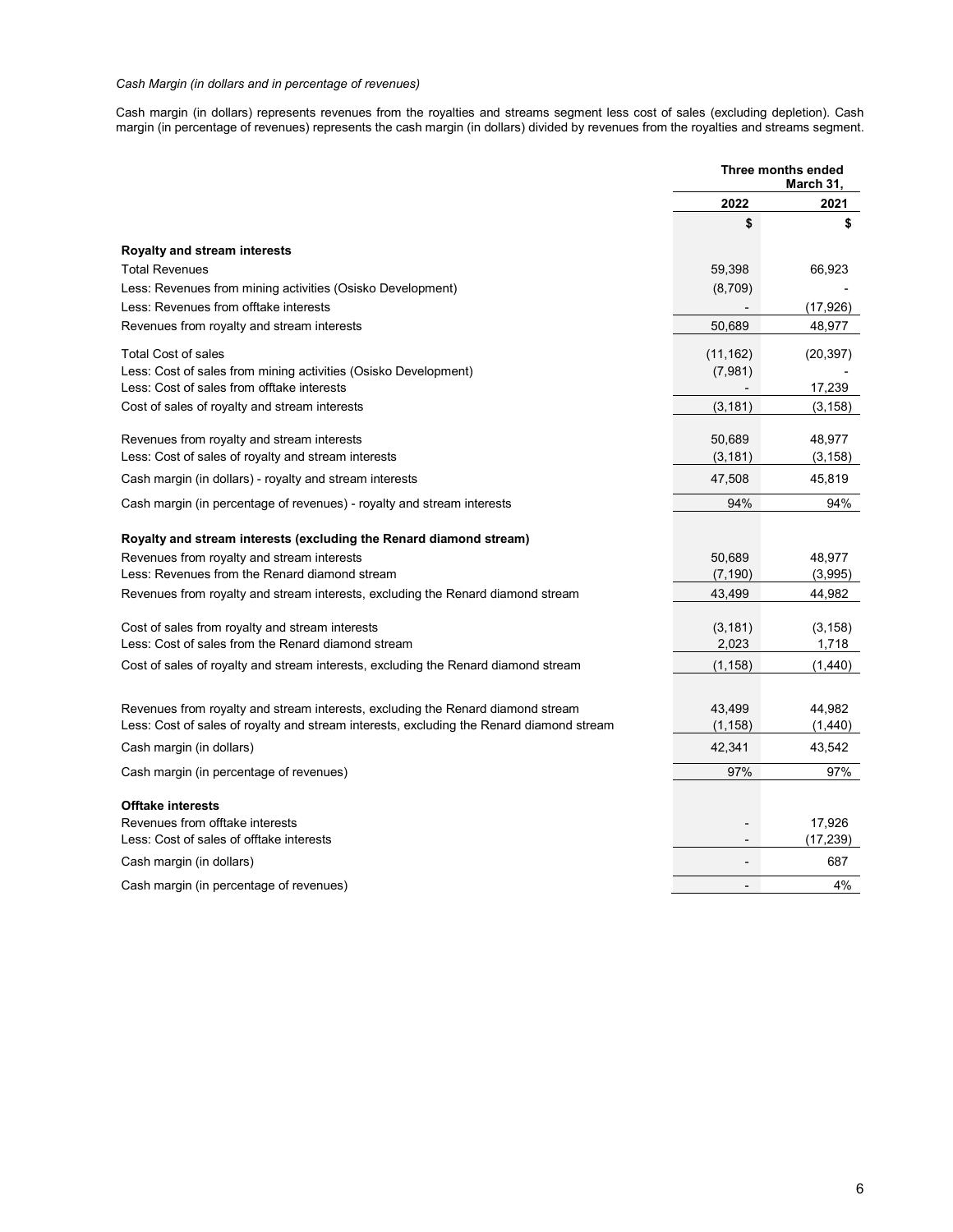#### *Adjusted earnings (loss) and adjusted earnings (loss) per basic share*

Adjusted earnings (loss) is defined as: net earnings (loss) adjusted for certain items: foreign exchange gain (loss), impairment of assets (including impairment on financial assets and investments in associates), gains (losses) on disposal of exploration and evaluation assets, unrealized gain (loss) on investments, share of loss of associates, deferred premium income on flow-through shares, deferred income tax expense (recovery), transaction costs and other items such as non-cash gains (losses).

Adjusted earnings (loss) per basic share is obtained from the adjusted earnings (loss) divided by the weighted average number of common shares outstanding for the period.

|                                                                                          | For the three months ended March 31, |                  |                     |                          |                   |                     |
|------------------------------------------------------------------------------------------|--------------------------------------|------------------|---------------------|--------------------------|-------------------|---------------------|
|                                                                                          |                                      |                  | 2022                |                          |                   | 2021                |
|                                                                                          | Osisko Gold                          | Osisko           |                     | Osisko Gold              | Osisko            |                     |
|                                                                                          | Royalties <sup>(i)</sup>             | Development (ii) | <b>Consolidated</b> | Royalties <sup>(i)</sup> | Development (ii)  | <b>Consolidated</b> |
| (in thousands of dollars, except<br>per share amounts)                                   |                                      |                  |                     |                          |                   |                     |
| Net earnings (loss)                                                                      | 16,804                               | (22, 333)        | (5, 529)            | 13,464                   | (3,701)           | 9,763               |
| Adjustments:<br>Impairment of assets<br>Foreign exchange (gain) loss                     | 520<br>(876)                         | (524)            | 520<br>(1,440)      | 4,400<br>29              | 744               | 4,400<br>773        |
| Unrealized loss (gain) on investments<br>Share of loss of associates                     | 5,840<br>(2,604)                     | 228<br>331       | 6,068<br>(2, 273)   | 1,389<br>(375)           | (1,310)<br>407    | 79<br>32            |
| Deferred premium income on flow-through shares<br>Deferred income tax expense (recovery) | 5,159                                | (341)<br>(31)    | (341)<br>5,128      | 4,532                    | (469)<br>(1, 182) | (469)<br>3,350      |
| Adjusted earnings (loss)                                                                 | 24,843                               | (22, 670)        | 2,173               | 23,439                   | (5, 511)          | 17,928              |
| Weighted average number of<br>common shares outstanding (000's)                          | 166,926                              | 166.926          | 166,926             | 165,842                  | 165,842           | 165,842             |
| Adjusted earnings (loss) per basic share                                                 | 0.15                                 | (0.14)           | 0.01                | 0.14                     | (0.03)            | 0.11                |

(i) Osisko Gold Royalties Ltd and its subsidiaries, excluding Osisko Development Corp. and its subsidiaries. Represents the royalty, stream and other interests segment.

(ii) Osisko Development Corp. and its subsidiaries. Represents the mining exploration, evaluation and development segment.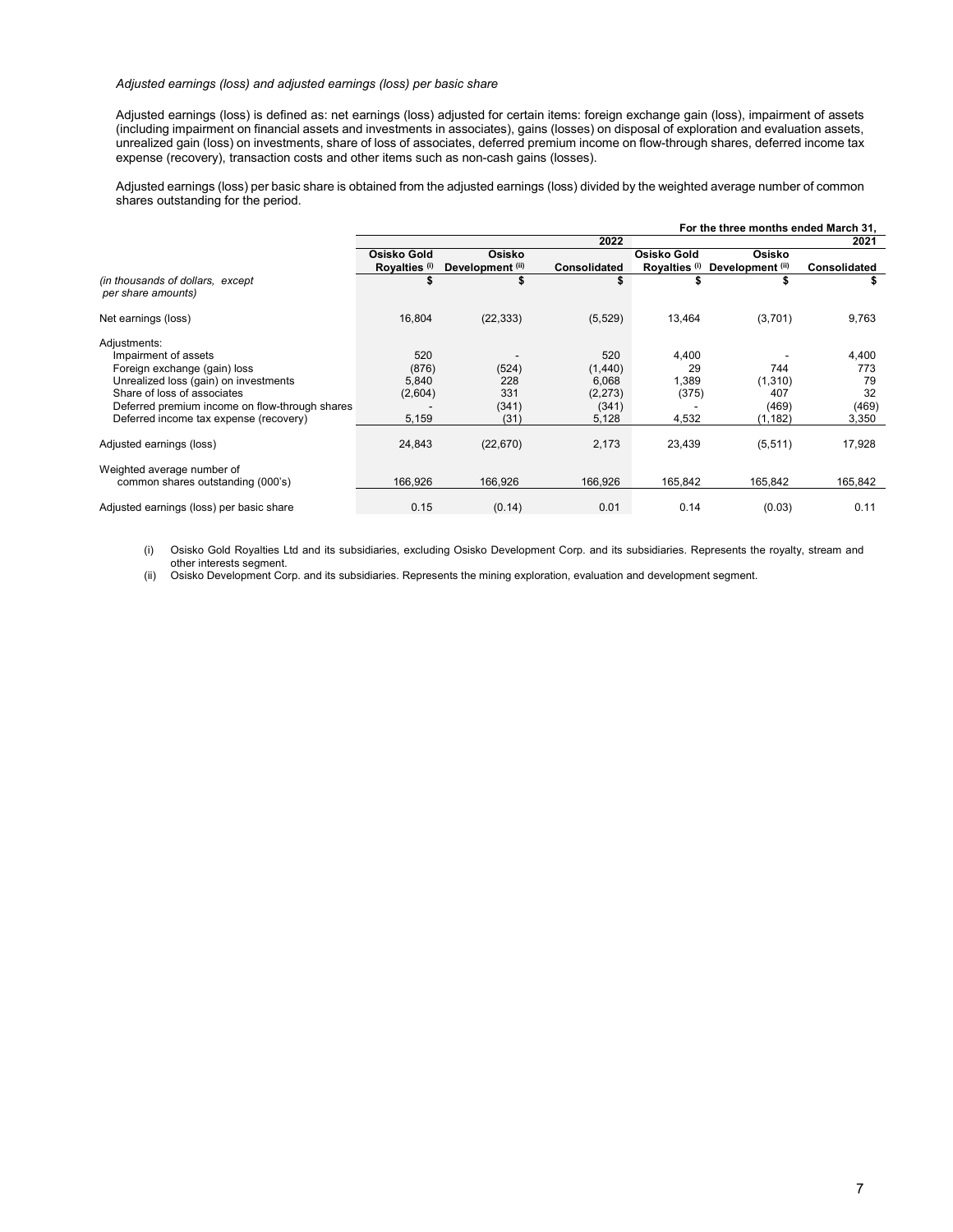### *Forward-looking Statements*

*Certain statements contained in this press release may be deemed "forward-looking statements" within the meaning of the United States Private Securities Litigation Reform Act of 1995 and "forward-looking information" within the meaning of applicable Canadian securities legislation. All statements in this press release, forward-looking statements are statements other than statements of historical fact, that address, without limitation, future events, production estimates of Osisko's assets (including increase of production), timely developments of mining properties over which Osisko has royalties, streams, offtakes and investments, management's expectations regarding Osisko's growth, results of operations, estimated future revenues, production costs, carrying value of assets, ability to continue to pay dividend, requirements for additional capital, business prospects and opportunities future demand for and fluctuation of prices of commodities (including outlook on gold, silver, diamonds, other commodities) currency markets and general market conditions. In addition, statements and estimates (including data in tables) relating to mineral reserves and resources and gold equivalent ounces are forward-looking statements, as they involve implied assessment, based on certain estimates and assumptions, and no assurance can be given that the estimates will be realized. Forward-looking statements are statements that are not historical facts and are generally, but not always, identified by the words "expects", "plans", "anticipates", "believes", "intends", "estimates", "projects", "potential", "scheduled" and similar expressions or variations (including negative variations), or that events or conditions "will", "would", "may", "could" or "should" occur. Forward-looking statements are subject to known and unknown risks, uncertainties and other*  factors, most of which are beyond the control of Osisko, and actual results may accordingly differ materially from those in *forward-looking statements. Such risk factors include, without limitation: fluctuations in the prices of the commodities that drive royalties, streams, offtakes and investments held by Osisko; fluctuations in the value of the Canadian dollar relative to the U.S. dollar; regulatory changes by national and local governments, including permitting and licensing regimes and taxation policies; regulations and political or economic developments in any of the countries where properties in which Osisko holds a royalty, stream or other interest are located or through which they are held; risks related to the operators of the properties in which Osisko holds a royalty, stream or other interests; timely development, permitting, construction, commencement of production, ramp-up (including operating and technical challenges) on any of the properties in which Osisko holds a royalty, stream or other interest; rate and timing of production differences from resource estimates or production forecasts by operators of properties in which Osisko holds a royalty, stream or other interest; the unfavorable outcome of any challenges or litigation relating title, permit or license with respect to any of the properties in which Osisko holds a royalty, stream or other interests or to Osisko's right thereon; differences in rate and timing of production from resource estimates or production forecasts by operators of properties in which Osisko holds a royalty, stream or other interest, including conversion from resources to reserves and ability to replace resources; business opportunities that become available to, or are pursued by Osisko; continued availability of capital and financing and general economic, market or business conditions; risks and hazards associated with the business of exploring, development and mining on any of the properties in which Osisko holds a royalty, stream or other interest, including, but not limited to unusual or unexpected geological and metallurgical conditions, slope failures or cave-ins, flooding and other natural disasters or civil unrest or other uninsured risks, the integration of acquired assets and the responses of relevant governments to the COVID-19 outbreak and the effectiveness of such response and the potential impact of COVID-19 on Osisko's business, operations and financial condition. The forward-looking statements contained in this press release are based upon assumptions management believes to be reasonable, including, without limitation: the ongoing operation of the properties in which Osisko holds a royalty, stream or other interest by the owners or operators of such properties in a manner consistent with past practice and with public disclosure (including forecast of production); the accuracy of public statements and disclosures made by the owners or operators of such underlying properties (including expectations for the development of underlying properties that are not yet in production); no adverse development in respect of any significant property in which Osisko holds a royalty, stream or other interest; that statements and estimates relating to mineral reserves and resources by owners and operators of the properties in which Osisko holds a royalty, stream or other interest are accurate; the Company's ongoing income and assets relating to determination of its PFIC status; integration of acquired assets; and the absence of any other factors that could cause actions, events or results to differ from those anticipated, estimated or intended.*

*For additional information on risks, uncertainties and assumptions, please refer to the most recent Annual Information Form of Osisko filed on SEDAR at www.sedar.com and EDGAR at www.sec.gov which also provides additional general assumptions in connection with these statements. Osisko cautions that the foregoing list of risk and uncertainties is not exhaustive. Investors and others should carefully consider the above factors as well as the uncertainties they represent and the risk they entail. Osisko believes that the assumptions reflected in those forward-looking statements are reasonable, but no assurance can be given that these expectations will prove to be accurate as actual results and prospective events could materially differ from those anticipated such the forward looking statements and such forward-looking statements included in this press release are not guarantee of future performance and should not be unduly relied upon. These statements speak only as of the date of this press release. Osisko undertakes no obligation to publicly update or revise any forward-looking statements, whether as a result of new information, future events or otherwise, other than as required by applicable law.*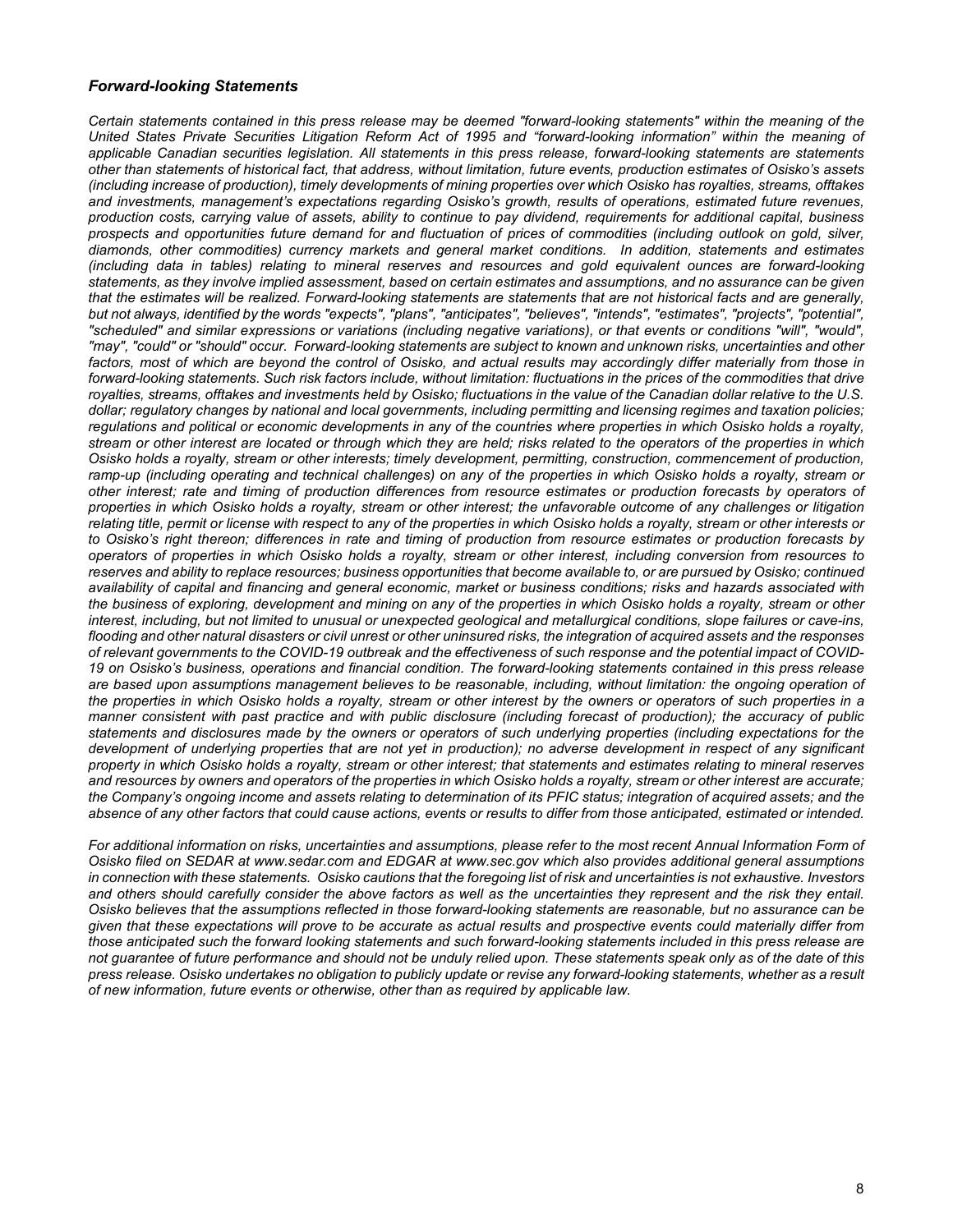# **Osisko Gold Royalties Ltd**

Consolidated Balance Sheets

(tabular amounts expressed in thousands of Canadian dollars)

|                                                                 | March 31,<br>2022 | December 31,<br>2021 |
|-----------------------------------------------------------------|-------------------|----------------------|
|                                                                 | \$                | \$                   |
| <b>Assets</b>                                                   |                   |                      |
| <b>Current assets</b>                                           |                   |                      |
| Cash                                                            | 449,450           | 115,698              |
| Restricted cash                                                 | 206,490           |                      |
| Short-term investments                                          | 2,960             |                      |
| Amounts receivable                                              | 16,308            | 14,691               |
| Inventories                                                     | 25,053            | 18,596               |
| Other assets                                                    | 7,169             | 3,941                |
|                                                                 | 707,430           | 152,926              |
| <b>Non-current assets</b>                                       |                   |                      |
| Investments in associates                                       | 129,687           | 125,354              |
| Other investments                                               | 130,700           | 169,010              |
| Royalty, stream and other interests                             | 1,146,284         | 1,154,801            |
| Mining interests and plant and equipment                        | 644,960           | 635,655              |
| Exploration and evaluation                                      | 3,640             | 3,635                |
| Goodwill                                                        | 111,204           | 111,204              |
| Other assets                                                    | 18,810            | 18,037               |
|                                                                 | 2,892,715         | 2,370,622            |
| <b>Liabilities</b>                                              |                   |                      |
| <b>Current liabilities</b>                                      |                   |                      |
| Accounts payable and accrued liabilities                        | 43,936            | 30,049               |
| Dividends payable                                               | 10,167            | 9,157                |
| Subscription receipts liability                                 | 207,980           |                      |
| Provisions and other liabilities                                | 6,844             | 12,179               |
| Current portion of long-term debt                               | 298,033           | 294,891              |
|                                                                 | 566,960           | 346,276              |
| <b>Non-current liabilities</b>                                  |                   |                      |
| Provisions and other liabilities                                | 55,612            | 60,334               |
| Long-term debt                                                  | 116,328           | 115,544              |
| Deferred income taxes                                           | 67,396            | 68,407               |
|                                                                 | 806,296           | 590,561              |
| <b>Equity</b>                                                   |                   |                      |
| Share capital                                                   | 2,082,961         | 1,783,689            |
| Warrants                                                        |                   | 18,072               |
| Contributed surplus                                             | 62,547            | 42,525               |
| Equity component of convertible debentures                      | 14,510            | 14,510               |
| Accumulated other comprehensive income                          | 26,458            | 58,851               |
| Deficit                                                         | (280, 855)        | (283, 042)           |
| Equity attributable to Osisko Gold Royalties Ltd's shareholders | 1,905,621         | 1,634,605            |
| Non-controlling interests                                       | 180,798           | 145,456              |
| <b>Total equity</b>                                             | 2,086,419         | 1,780,061            |
|                                                                 | 2,892,715         | 2,370,622            |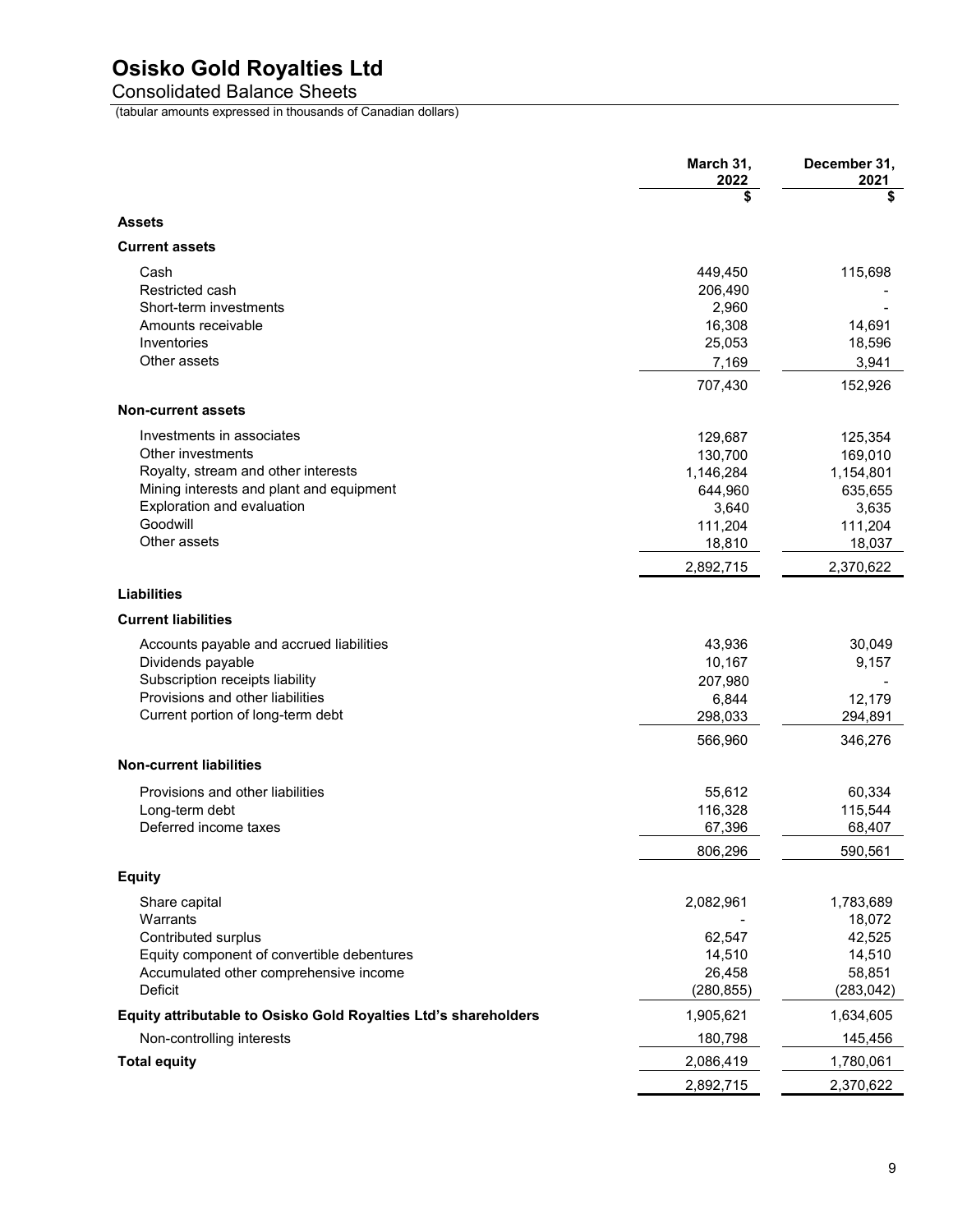# **Osisko Gold Royalties Ltd**

Consolidated Statements of Income (Loss)

For the three months March 31, 2022 and 2021

(tabular amounts expressed in thousands of Canadian dollars, except per share amounts)

|                                                                                                                                                                          | 2022                                          | 2021                                             |
|--------------------------------------------------------------------------------------------------------------------------------------------------------------------------|-----------------------------------------------|--------------------------------------------------|
|                                                                                                                                                                          | \$                                            | \$                                               |
| <b>Revenues</b>                                                                                                                                                          | 59,398                                        | 66,923                                           |
| Cost of sales                                                                                                                                                            | (11, 162)                                     | (20, 397)                                        |
| Depletion and amortization<br>Gross profit                                                                                                                               | (12,026)<br>36,210                            | (11, 927)<br>34,599                              |
| <b>Other operating expenses</b>                                                                                                                                          |                                               |                                                  |
| General and administrative<br><b>Business development</b><br>Exploration and evaluation<br>Mining operating expenses<br>Impairment - royalty, stream and other interests | (12, 644)<br>(1, 421)<br>(120)<br>(15, 246)   | (9,906)<br>(987)<br>(337)<br>(2, 288)            |
| <b>Operating income</b>                                                                                                                                                  | 6,779                                         | 21,081                                           |
| Interest income<br>Finance costs<br>Foreign exchange gain (loss)<br>Share of income (loss) of associates<br>Other losses, net                                            | 1,191<br>(6,373)<br>1,187<br>2,273<br>(5,224) | 1,310<br>(6, 143)<br>(1, 129)<br>(32)<br>(1,910) |
| (Loss) earnings before income taxes                                                                                                                                      | (167)                                         | 13,177                                           |
| Income tax expense                                                                                                                                                       | (5, 362)                                      | (3, 414)                                         |
| Net (loss) earnings                                                                                                                                                      | (5, 529)                                      | 9,763                                            |
| Net earnings (loss) attributable to:                                                                                                                                     |                                               |                                                  |
| Osisko Gold Royalties Ltd's shareholders<br>Non-controlling interests                                                                                                    | 326<br>(5,855)                                | 10,557<br>(794)                                  |